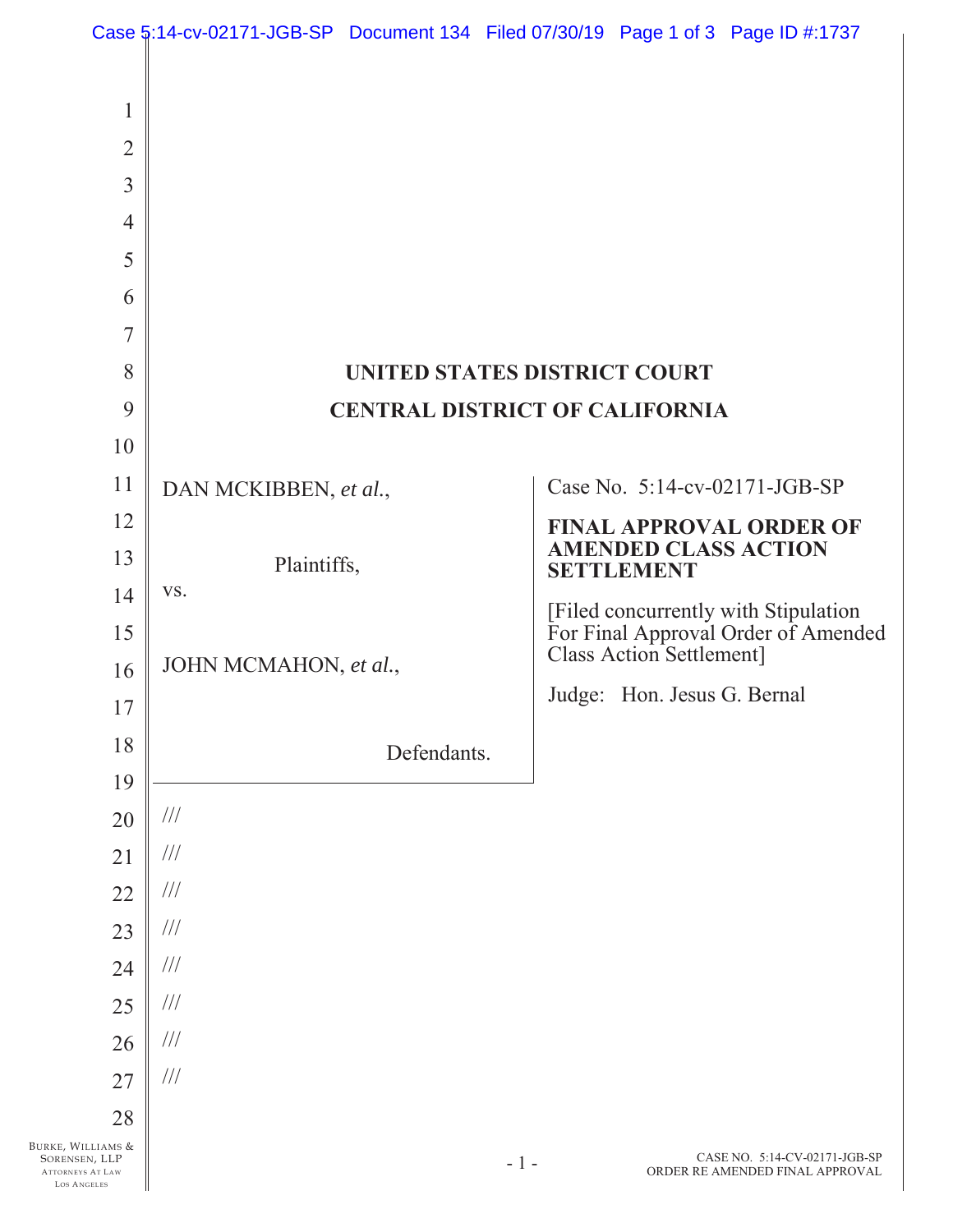| $\mathbf{1}$     | Having reviewed the parties' Stipulation For Final Approval Order of                    |  |  |  |
|------------------|-----------------------------------------------------------------------------------------|--|--|--|
| $\overline{2}$   | Amended Class Action Settlement and finding good cause therefor, IT IS HEREBY           |  |  |  |
| 3                | <b>ORDERED</b> that:                                                                    |  |  |  |
| $\overline{4}$   | The Judgment entered by this Court on March 4, 2019 [Docket No.<br>1.                   |  |  |  |
| 5                | 102], which granted final approval of the class action settlement in this matter, shall |  |  |  |
| 6                | remain the Judgment of this Court except as modified by the terms below.                |  |  |  |
| $\overline{7}$   | The Court hereby grants final approval of the amended class action<br>2.                |  |  |  |
| 8                | settlement in this matter, the terms of which the Court provided preliminary            |  |  |  |
| 9                | approval on May 10, 2019 [Docket No. 124].                                              |  |  |  |
| 10               | 3.<br>Pursuant to the terms of the amended class action settlement,                     |  |  |  |
| 11               | The amended settlement terms incorporate the 274 supplemental<br>a.                     |  |  |  |
| 12               | class members into the settlement of the class action as follows. The claims of 34      |  |  |  |
| 13               | supplemental class members are hereby approved.                                         |  |  |  |
| 14               | $\mathbf{b}$ .<br>The County (rather than the Class Fund) will pay JND for the          |  |  |  |
| 15               | cost of class administration that was incurred prior to the amended settlement,         |  |  |  |
| 16               | which amounted to \$40,000.                                                             |  |  |  |
| 17               | The County will pay JND for the costs associated with<br>c.                             |  |  |  |
| 18               | administering the supplemental class and providing additional notice to the existing    |  |  |  |
| 19               | claimants.                                                                              |  |  |  |
| 20               | The County will reimburse Plaintiffs' counsel for \$36,304.39<br>d.                     |  |  |  |
| 21               | associated with the costs of mediation, a jail consultant, and a statistics consultant  |  |  |  |
| 22               | (rather than this amount being paid by the Class Fund).                                 |  |  |  |
| 23               | The final approval hearing for the amended settlement, which had been<br>4.             |  |  |  |
| 24               | scheduled for August 12, 2019 at 9:00 a.m., is hereby vacated because there were        |  |  |  |
| 25               | no objections to the settlement.                                                        |  |  |  |
| 26               | The effective date of the settlement for purposes of payment by the<br>5.               |  |  |  |
| 27               | County shall be ten days after the date upon which a judgment by the Court              |  |  |  |
| 28               | approving the amended settlement becomes final. Because there were no                   |  |  |  |
| MS &<br>LP<br>AW | CASE NO. 5:14-CV-02171-JGB-SP<br>$-2-$<br>ORDER RE AMENDED FINAL APPROVAL               |  |  |  |